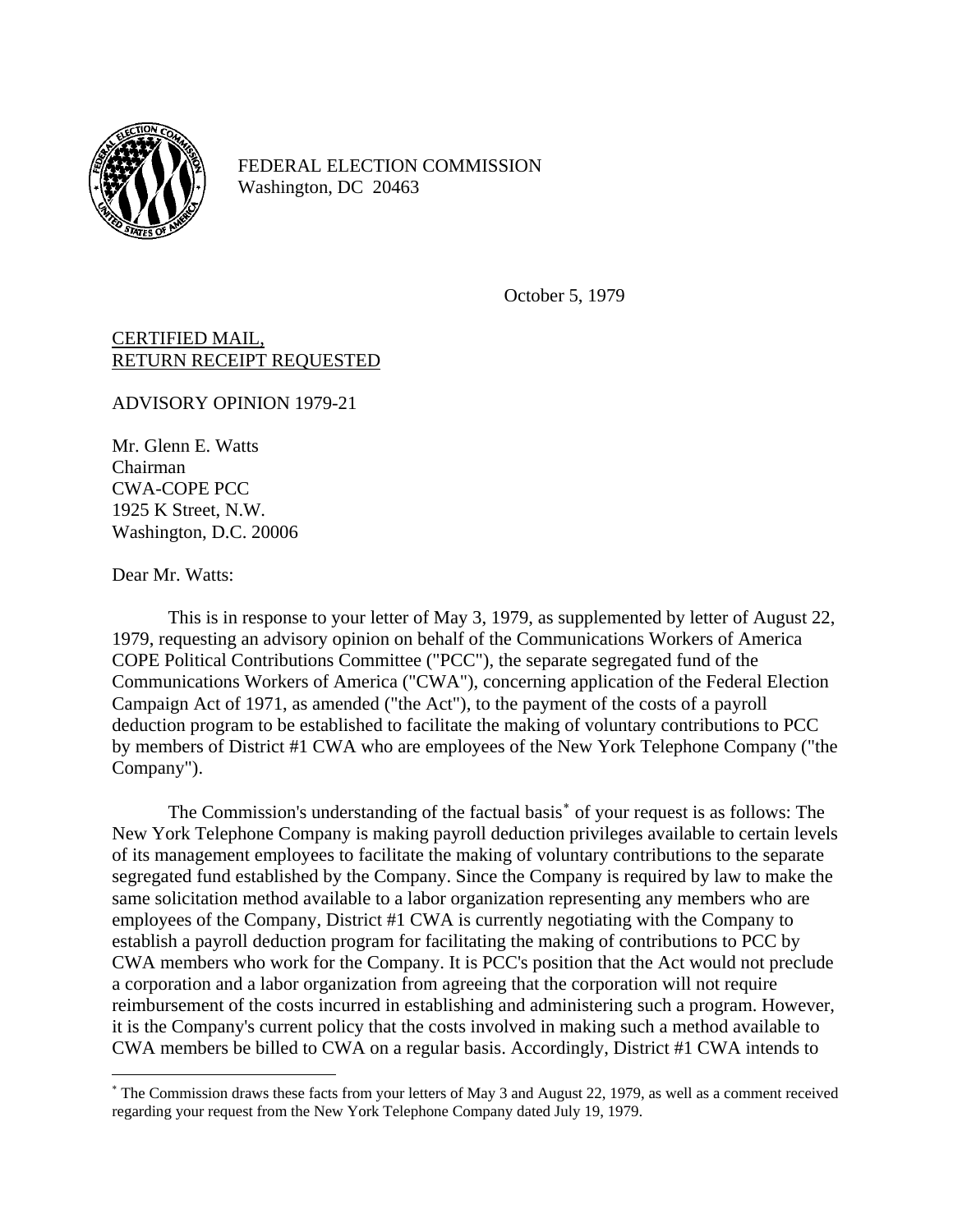make the issue of reimbursement of these costs a matter for discussion during the negotiations. Your request states that District #1 CWA can only bring the issue to the bargaining table if it can be assured that the Act would permit the Company to accept something less than full reimbursement for the costs of establishing and administering the payroll deduction program for CWA members. Thus, you seek an advisory opinion as to the permissibility of District #1 CWA's proposal.

As you know, the section of the Act which is relevant to your request is 2 U.S.C.  $441b(b)(6)$ , which states;

Any corporation,... that utilizes a method of soliciting voluntary contributions or facilitating the making of voluntary contributions, shall make available such method, on written request and at a cost sufficient only to reimburse the corporation for the expenses incurred thereby, to a labor organization representing any members working for such corporation, ...

PCC contends that the limiting phrase in the above-quoted language, "...at a cost sufficient only to reimburse the corporation for the expenses incurred thereby,..." sets forth the maximum charge that a corporation may require for the services provided but does not prohibit the parties from agreeing that the corporation will not require such reimbursement. The Commission disagrees with this interpretation of the reimbursement requirement contained in 441b(b)(6). The prohibition on the use of corporate and union treasury funds in connection with Federal elections contained in 2 U.S.C. 441b is a broad one and the exceptions to that prohibition are intended to be read narrowly. Section 441b(b)(2)(C) permits a corporation or a labor organization to pay for the establishment, administration and solicitation of contributions to a separate segregated fund to be utilized by the corporation or labor organization. The Commission's regulations similarly state that a corporation or labor organization is permitted to use general treasury funds for "the establishment, administration, and solicitation of contributions to its segregated fund." 11 CFR 114.5(b). Accordingly, the Commission believes that payment by a corporation of costs incident to maintaining a payroll deduction system for facilitating the making of voluntary contributions by employee-union members to a union's separate segregated fund would be prohibited by 441b.

The legislative history of 441b(b)(6) supports this conclusion. Senator Packwood, who originally introduced the reimbursement language which later became part of 441b(b)(6), stated upon its introduction:

"What we are simply trying to do here is that if the corporation uses a checkoff to collect political funds, if it is legal, that they must make that available to the union.

This simply says that if the union chooses to exercise its privilege to use that checkoff, they shall have to pay the cost incurred in making the lists available to them and using the checkoff." (emphasis added) 122 Cong. Rec. 7900 (March 24, 1976) (Remarks of Senator Packwood).